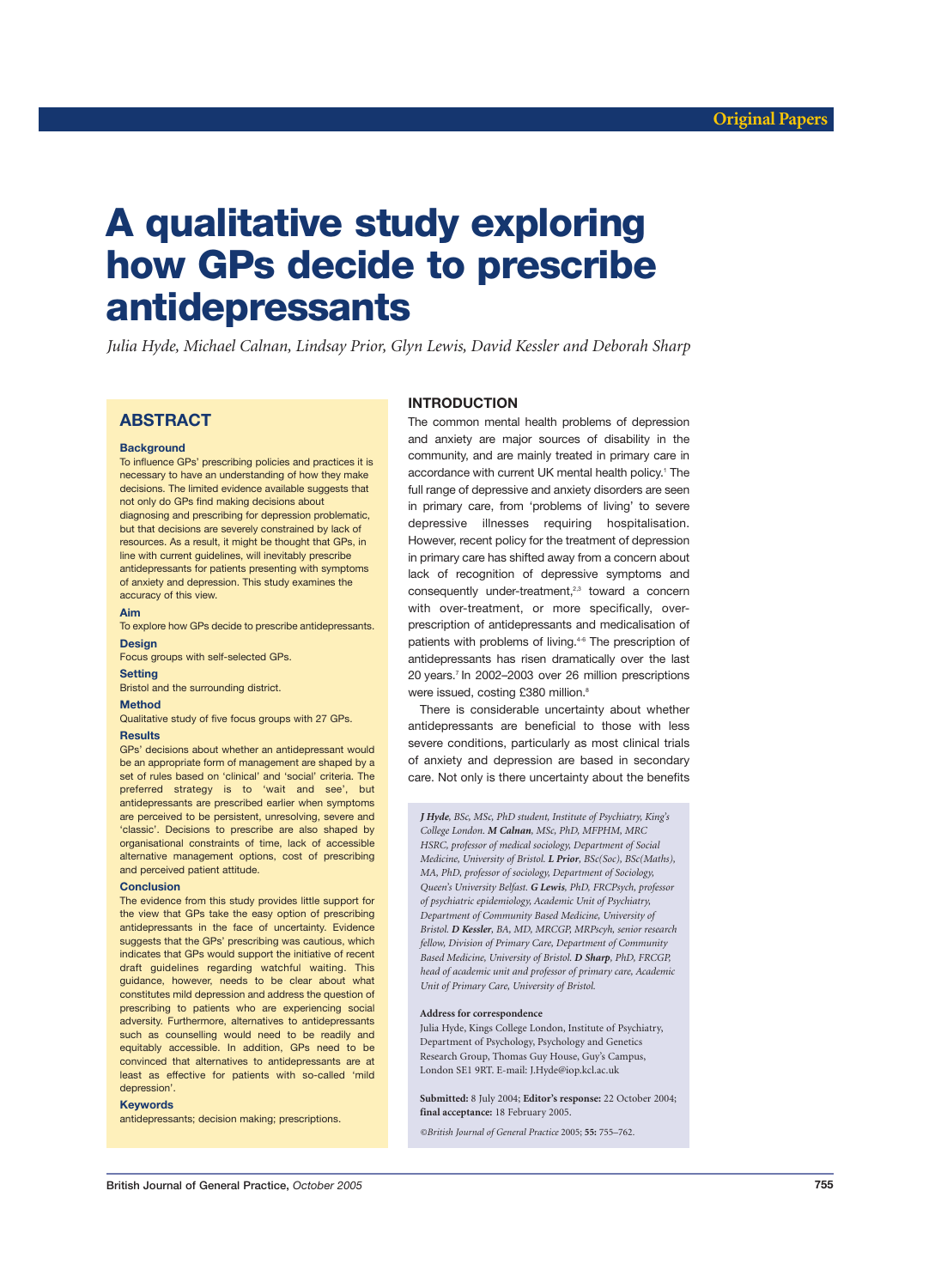# *How this fits in*

The GPs in this study did not take the decision to prescribe antidepressants lightly and used decision rules for deciding whether or not to prescribe an antidepressant based on clinical and social criteria. The prime rule tended to be 'wait-and-see', which was thought to discourage inevitable prescribing. GP decision-making was shaped by: organisational constraints such as access to psychological services; by the GPs' professional responsibilities; their belief that antidepressants are often an effective form of treatment even if they only act as enablers; and patient attitudes toward depression and its management.

> of antidepressants, but there is also concern about the possible serious side-effects (inducing suicidal behaviour) of some, possibly all antidepressants, in a sub-group of patients.<sup>9</sup> This has led to draft recommendations by NICE and the *Drugs and Therapeutics Bulletin* that for people with mild depression antidepressants should no longer be used as the first-line treatment. It is suggested that these patients often respond to interventions such as counselling and self help.5,6 To influence GPs' prescribing policies and practices it is necessary to have an understanding of how they make decisions and the factors that shape these. The limited evidence available suggests that not only do GPs find making decisions about diagnosing<sup>10</sup> and prescribing for depression problematic,<sup>11</sup> but decisions and treatment options are severely constrained by lack of time and inadequate access to specialist services.<sup>12,13</sup> Therefore, as a result of such resource constraints, GPs, in line with current guidelines,2,14-15 will inevitably prescribe antidepressants

# **Box 1. The vignettes.**

**A** Your next patient is Mrs Hall, a 50-year-old school teacher. She is married and her two children have recently left home. She informs you that although her home life has become quieter, she is finding her job harder and often comes home from school feeling tired and irritable. In the last few months she explains that she has suffered from aches in her body and feels hot and sweaty. She has also noticed that her skin feels much drier.

**B** Mr Edwards comes to see you. He is a 38-year-old factory worker married with two children. He complains of feeling tired and irritable and lacking in energy for about 3 months. There has been a lot of uncertainty about the future of the company he works for. He explains that he has trouble getting to sleep and has chronic backache, stomach pains and aching legs. This has been affecting his ability to care for his children and enjoy their company. He says he prefers to sit around the house watching television.

**C** Your next patient is Miss Jones, a 24-year-old single parent with two small children. They live on a fairly run-down estate and rely on benefits. She complains of feeling low in energy, she has lost weight, is not sleeping properly and feels terrible in the mornings. She also feels that she has no self-confidence and that the future holds nothing for her. She tells you that at times, if it were not for the children she wonders if it would be worth going on. Her relatives visit her from time to time but they are not prepared to contribute to child care.

for patients presenting with symptoms of anxiety and depression. The aim of this study was to explore whether or not this is an accurate interpretation of how GPs make decisions.

# **METHOD**

Qualitative methods are particularly appropriate for eliciting the reasoning behind decision making. Focus groups were chosen for pragmatic reasons to aid GP recruitment and participation and in so far as reasoning is affected and influenced by group norms, focus groups offer an effective method of data collection.16 Using such groups, data were gathered on the prescription strategies adopted by individual GPs, their reasons for adopting those strategies and the extent to which their peers endorsed or contested them.

# *Sampling*

The aim was to obtain a sample of doctors from local general practice who varied in terms of the type of practice that they worked in and the type of patient they saw; hence attempts were made to recruit GPs from practices of varying sizes in both prosperous and deprived areas. Seventy-four general practices within and around Bristol were approached and asked if at least one of their partners would be interested in taking part in a focus group on antidepressant prescribing. Twentyseven GPs from 27 different practices participated in the groups. These GPs came from practices with an average list size of 8507, but included one single-handed practice. The majority were in training practices  $(n = 15)$ , but only four were trainers. They covered 21 different postcodes from within Bristol city and the surrounding rural areas ranging from the more prosperous to the more deprived. Sixteen described their practices as urban, four as rural and seven as mixed. Twelve GPs had some experience of formal training in psychiatry, although only one had a formal qualification. Eighteen were members of the Royal College of General Practitioners. The average age of participants was 44 years. The average number of years spent in general practice was 14 and the majority  $(n = 20)$  were female. Five focus groups were held with facilitators employing a similar topic guide and with each group lasting approximately 1.5 hours. The first four groups began with a general discussion about managing mental health problems in general practice, with the aim of encouraging everyone in the group to talk and to generate the opportunity for spontaneous discussion of salient issues around antidepressant prescribing. Three vignettes (Box 1) were then introduced as specific triggers for discussion of the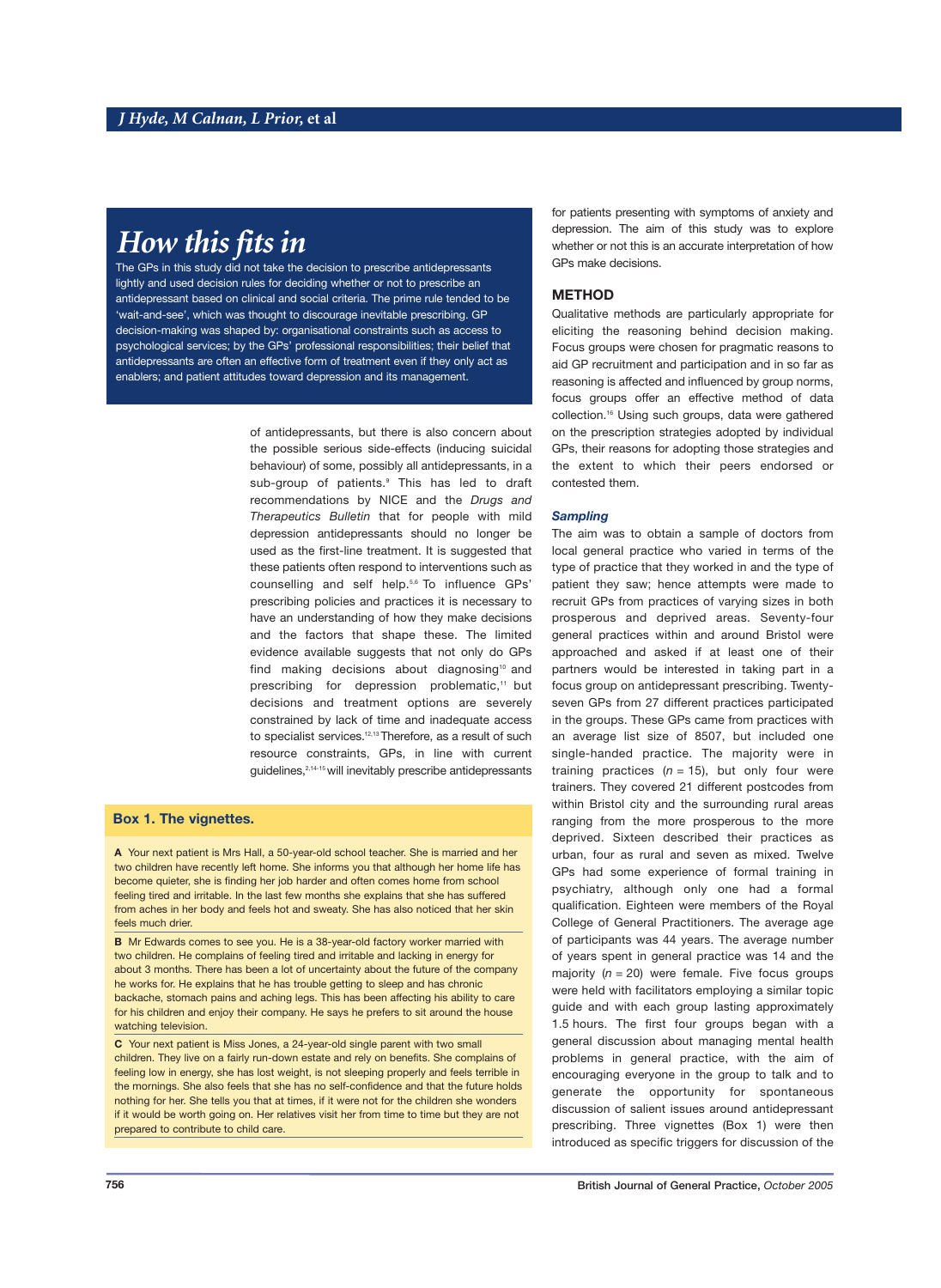diagnosis and treatment strategies for the presentation of depressive signs and symptoms in primary care. These vignettes were based upon those used in previous studies.<sup>17</sup> A fifth focus group was carried out to examine specific questions that emerged from the analysis of the earlier groups. Each GP took part in only one group. All five groups were audiotaped and transcribed verbatim.

The transcripts were read independently and emergent themes and key issues were discussed. The themes analysed in depth were the decision rules and strategies adopted by GPs concerning the management of depressive symptoms and the associated barriers and facilitators to treatment options. Data were extracted from each group transcript and rearranged according to theme. This enabled the researchers to refine the thematic framework through the use of constant comparison, and to analyse relationships between sub-themes, to produce a descriptive phenomenological set of results.<sup>18,19</sup>

The initial analysis was based on data collected from four focus groups, and suggested a need for a fifth group to explore further a number of questions to confirm or disconfirm the account emerging from the GPs in these first four groups. These included further investigation of the circumstances under which GPs would not prescribe antidepressants and whether such prescribing was inevitable.

#### **RESULTS**

# *What decision rules and strategies do GPs use to decide whether or not to prescribe an antidepressant?*

The GPs from all five groups described their use of what could be considered as rules in the consultation process for deciding whether a prescription for an antidepressant would be appropriate. These rules were used initially to identify the underlying reason for the consultation. The rules incorporated predictable clinical questions, such as the need to eliminate other possible physical conditions that could be causing the presenting symptoms and the identification of so called 'classic' symptoms of depression, particularly physiological features such as sleep disruption, appetite loss and social withdrawal. Questions about duration, severity and ascertaining the important issues for the patient were also part of the routine questioning:

*'I look for my symptoms, you know, and I ask very direct questions once I've let them talk about all the general stuff, why they came in in the first place and what's been going on at home and how are they feeling, but then I actually ask, if they haven't mentioned it already, about weight* *loss, you know, biological symptoms and then I talk about how long this has been going on for, because if it is a week I'm not going to be worried. If it's been 3 or 4 months or a year, then obviously I'm much more worried. Has there been a trigger or no obvious trigger, because that can make a difference, for instance a bereavement, might be quite different, they may or may not respond well* [to antidepressants]*.'* (Dr A, Group 2.)

Other 'non-clinical' indicators were also used. For example sex was seen as a proxy indicator of severity in that the presence of a younger male patient at a consultation often signified a serious problem as they were perceived to be reluctant consulters:

*'Thirty-eight-year-old men don't often come to see the GP, to start with. The fact that he has actually come there is a big alarm bell … He is a much more worrying person and young men kill themselves.'* (Dr C, Group 3.)

These decision rules were also influenced by GPs' ideas about types of depression. GPs described a traditional, dichotomous model of depression: that is, social (reactive) and biological (endogenous), for distinguishing between self-limiting, understandable social misery and an organic depressive illness. However, this approach was seen to be problematic. GPs recognised that making a social/biological distinction was simplistic, as depression was centred in the context of the patients' life and hence social issues usually played a part. Thus, a bio-psychosocial approach was alluded to, although no distinct model or interpretation of such a mind-body link was clearly expressed. Understandably, GPs expressed difficulty with interpreting and treating depression perceived to be associated with social conditions or circumstances:

*'... I think for me what is the big dilemma in managing these sort of conditions in general practice is how many of them are simply sad people, with sad lives, coping with difficult life events, which will just with the passage of time and a bit of understanding work through. Or are they genuine depressive illness*[es] *in the biological sense that are related to chemical changes in the brain, whatever. That is what I find very difficult …'*  (Dr J, Group 3.)

*'What I find is that if I ask the patient, if you dig deep enough you can often find there are actually life events, which the patients*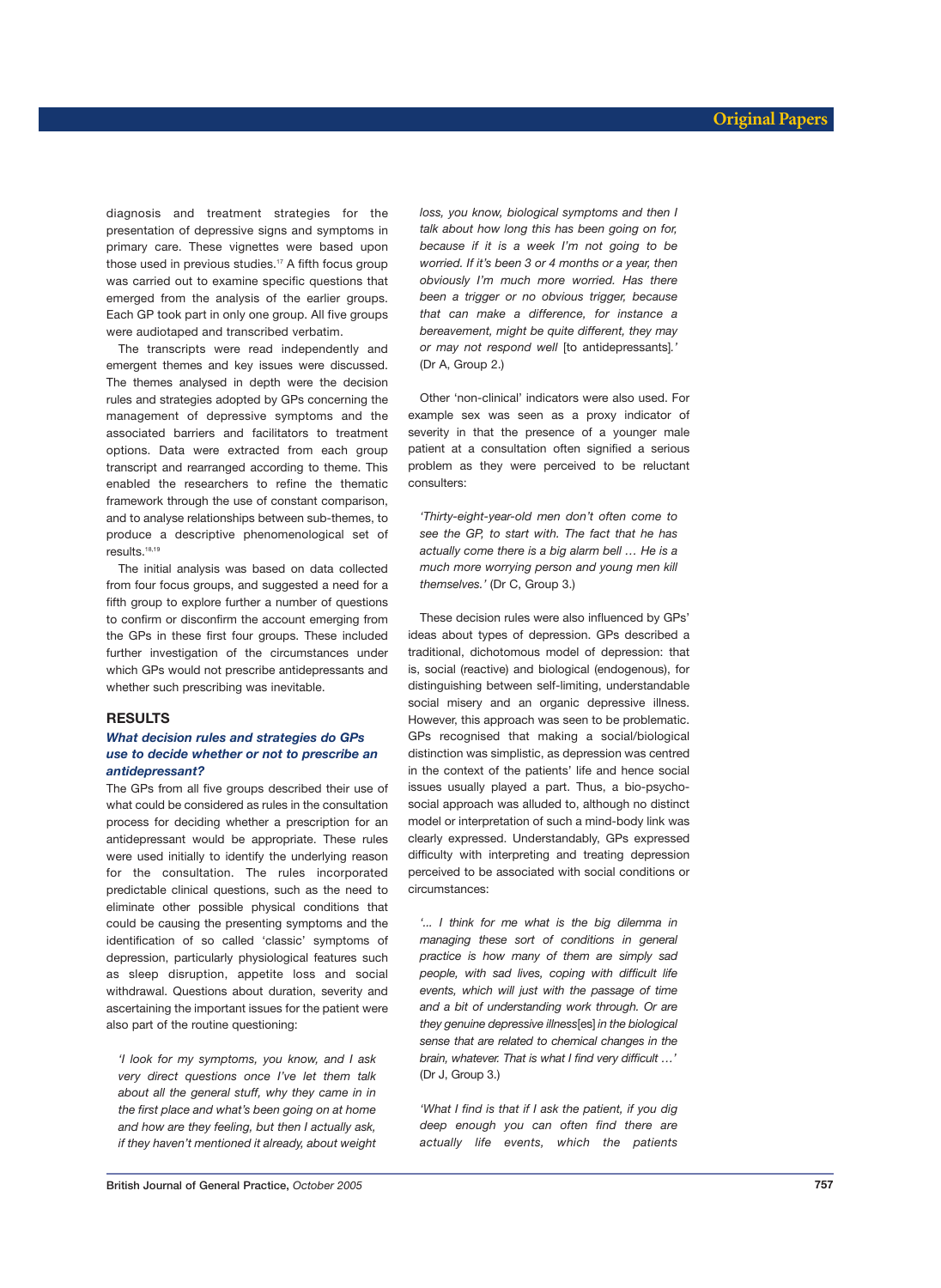*immediately presents you with. And actually that failed relationship that they are just coming out of is probably what's precipitated this low mood.'* (Dr S, Group 3.)

However, in some contexts these ideas about causation were less important, particularly as many GPs thought that antidepressants could be prescribed regardless of the cause of depressive symptoms:

*'I mean when I was a student and did psychiatry there was very much "there's reactive and there's endogenous depression and that won't respond to antidepressants and that will" but since then everything has shown that if somebody's depressed it doesn't matter what's caused it, they still need antidepressants …'* (Dr J, Group 4.)

# *'Wait and see': the preferred strategy*

The preferred management option was to wait and see, but under some circumstances; antidepressants would be prescribed at the first consultation. This was when the reported symptoms were regarded as severe, persistent, biological and 'classic' and where delay would provide no benefit to the patient. In these contexts, biological explanations of depression dominated and the influence of social circumstances was regarded as of limited importance:

*'I think she* [vignette C] *would probably get a tablet from me, I have to say that she probably would because I think there is quite a bit of depression there. There is quite a lot of depressive features, the weight loss and everything, that she needs so much help.'*  (Dr C, Group 3.)

*'… she's down, she's losing weight, and she's not looking after herself ...'* (Dr T, Group 3.)

The preferred strategy of 'wait and see' was influenced by the tendency of the GPs' to want to look initially for physical explanations for the presenting symptoms. This is an easier option where there is uncertainty. Focusing the discussion on physical symptoms was also a strategy for legitimising the patient's complaint and therefore opening up the possibility of a later discussion about psychological issues:

*'I mean one of the great tools that you have in a general practice is to get people back and that is one of the main ways of dealing with uncertainty.'* (Dr D, Group 5.)

*'You're going to have to do a fair amount of questioning to get a bit more of an idea of what's going on and I think see them probably two or three times before being able to say, what do you think? … I know if I went to someone I would be horrified if they gave me a prescription for something after seeing me for 10 minutes.'*  (Dr H, Group 1.)

*'Well the physical is much easier so, just explore the physical symptoms ...'* (Dr C, Group 2.)

If physical explanations compete with psychological, then the physical one took priority. If, however, no physical explanation is available then psychological ones were adopted. Thus, the 'wait and see strategy' performed a number of functions. One of these allowed the GP time to gain a greater understanding of the condition and determine whether it was self-limiting. Another was to allow patients time to reflect on their situation and see if they were willing to consider that they may have a mental health problem and that medication may help.

#### *The benefits of antidepressants*

GPs were, on the whole, positive about the beneficial effects of antidepressants, although the potential side effects were noted:

*'Generally they're worth a try. I think when they do work they're amazing, changes people.'* (Dr E, Group 2.)

*'... I say to them they either don't help at all and you get side effects you can't tolerate or you will feel so fantastic you will come here and say "I wish I'd had them years ago. I have never felt so well in my life".'* (Dr B, Group 2.)

Even when they felt that antidepressants were more appropriate for depression with a biological basis, GPs considered them appropriate as tools for managing different types of depressive problems. Antidepressants were believed to help people tackle their problems as it enables them to 'stop crying all the time' or to sleep and therefore function better:

*'Well I quite often say to them that it won't take away their social situation but it will help them sleep better so they'll have more energy to start dealing with the problems that they need to deal with ...'* (Dr L, Group 4.)

*'I see antidepressants ... as an enabler which is something very important — and enables people to take control themselves.'* (Dr C, Group 5.)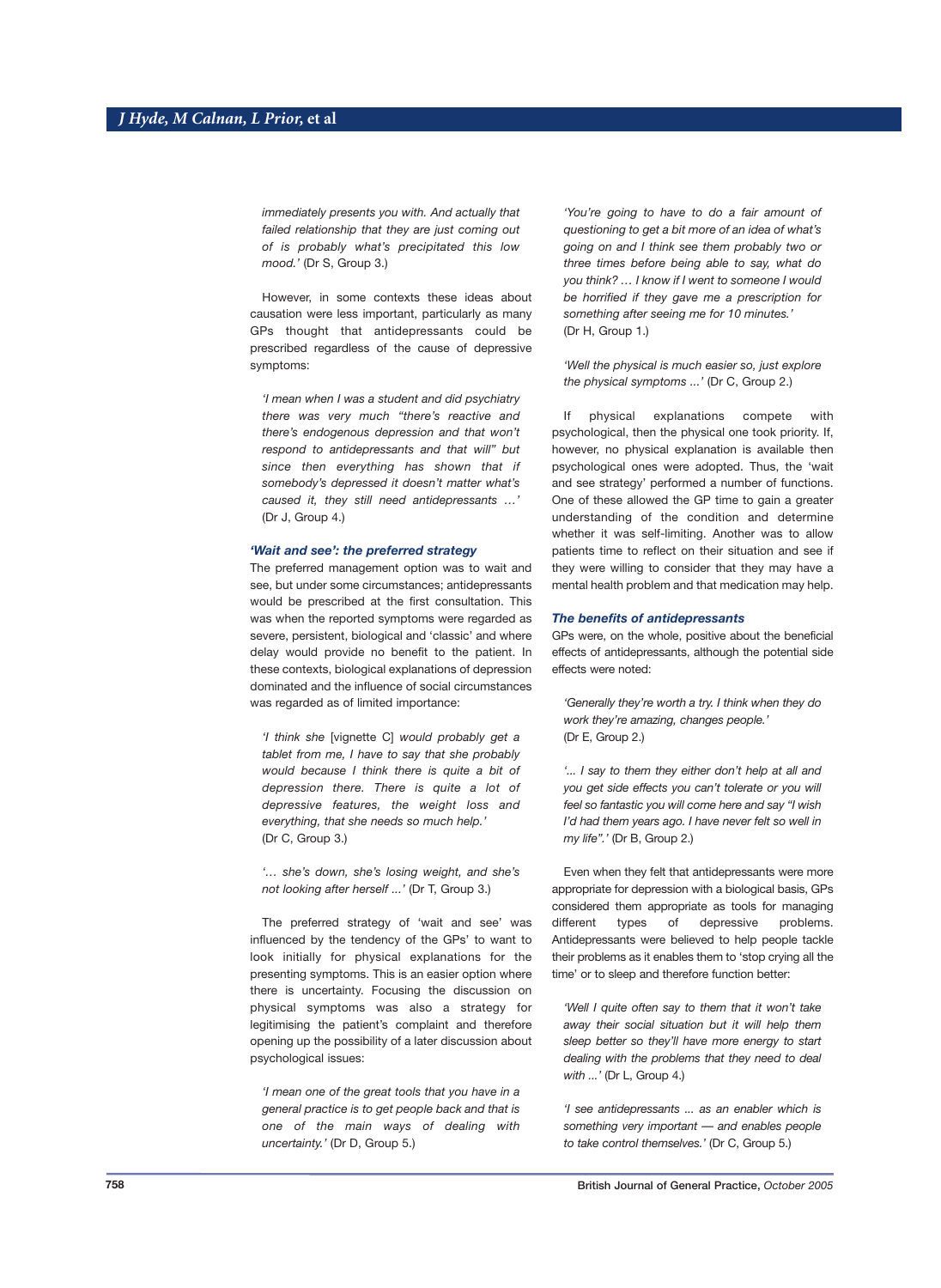Some GPs said that they felt comfortable prescribing an antidepressant even without a diagnosis of depression as certain antidepressants were licensed to treat a range of mental health conditions:

*'... I think the Prozacs of this world are so good because now you've got the license to treat anxiety and panic symptoms. You don't actually have to make a diagnosis, the antidepressants are going to cover everything from mild depression to severe anxiety.'* (Dr J, Group 4.)

Furthermore, diagnostic labels of depression were sometimes written in patients' notes to fulfil administrative requirements, but were seldom used in the consultation with the patient.

#### *Alternatives to antidepressant medication*

The acknowledgement by GPs that antidepressants were beneficial did not imply that they would always be satisfied with prescribing antidepressants; and hence, their preference for a 'wait and see' strategy that allowed for consideration of other treatment options.

Individual interventions, such as counselling, and social interventions, such as referral to a health visitor and benefits advice, were considered as an alternative or sometimes in combination with antidepressants:

*'It's not just giving an antidepressant, there are other things that you're doing at the same time.'* (Dr J, Group 4.)

*'Often patients who say "I don't want antidepressants" end up with antidepressants and counselling.'* (Dr E, Group 5.)

*'… there are lots of other avenues that you could explore before you start giving antidepressants, like the health visitors, social support, get her to see a social worker and check that she has all the benefits coming to her.'* (Dr C, Group 1.)

There was also evidence of social stereotyping where perceived benefits and appropriateness of management options, such as counselling, were influenced by the socioeconomic status or the level of education of the patient:

*'You laughed when we mentioned counselling?'*  (Facilitator.)

*'Because he's* (vignette B) *a 38-year-old factory worker who isn't going to want to sit around and talk about himself.'* (Dr A, Group 2.)

*'I'm not sure that people with less education or from those sorts of backgrounds would be less likely to benefit from counselling. I think they're probably more likely to benefit from counselling. I think people in professional jobs who come from wealthy backgrounds have more likely developed better coping skills than others.'* (Dr D, Group 1.)

The sex of the patient also had implications for condition management:

*'As you say quite a lot of these sort of people, like older men, probably haven't talked very much to anyone else about their problems and they find the whole experience coming along and just talking to somebody very helpful. And they then feel they can carry on and readjust things. And they don't want to carry on seeing somebody or taking antidepressants.'* (Dr D, Group 5.)

Giving men, in particular, the opportunity to talk at the first consultation about their problems was often considered to be therapeutic in its own right. However, a contrasting view was that men would prefer medication as opposed to talking therapy:

*'… but I mean men of that age with kids feeling irritable and tired are very unreceptive to the idea of just having a chat about things. They want action and the reason they've come today is probably because they've been nagged to come and now they're here they want something to go away with …'* (Dr A, Group 2.)

#### *What factors shape GPs' decision making?*

GPs' individualistic use of decision rules result in different prescribing thresholds. However, prescribing decisions were also shaped by a range of other factors, which were perceived to be out of their control. There was a perception of limited resources for psychological services in primary care and limited scope for referring to secondary care services. Hence, the GPs felt there was often no alternative regarding treatment but to prescribe an antidepressant:

*'... I can't get any other sort of support for them and then you enter into the "this is not going to make better but it might help you cope with it scenario". I think that is a big area of prescribing. I am not particular proud that I do it. For life events … I am wrong to treat them.'* (Dr S, Group 3.)

*'Our psychiatrists perform* [and] *provide a psychosis-only service. The community psychiatry nurses won't take on anybody who is not*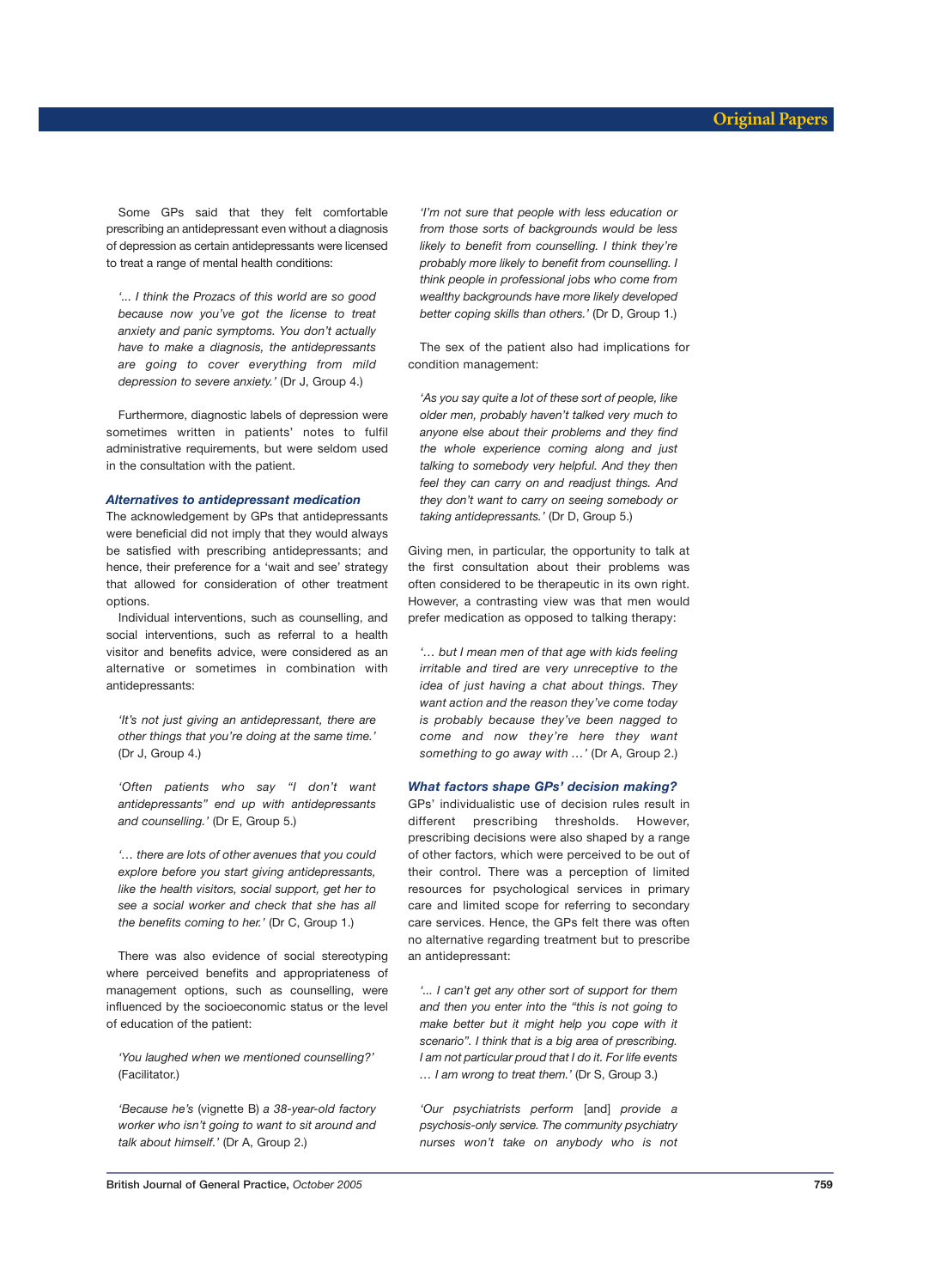*psychotic. There is not the resource to do anything but prescribe. If they have a depressive illness they have to have a prescription because they are going to wait 4 months to see the practice counsellor, you know.'* (Dr J, Group 3.)

*'… in those cases I'm much more inclined to give them antidepressants. Partly because other than drugs there's nothing else. There's no counselling for people who don't speak English as their first language.'* (Dr C, Group 1.)

Time pressures from having to restrict patients to a 10-minute appointment were thought to encourage a prescription rather than other treatment options:

*'Well I would say that the group here seems to be reluctant to prescribe on the first consultation but for whatever reasons we end up doing it … but we're not rushing into it so I think we're trying to be as selective as we can but for whatever pressures, either time pressures or patient pressure, or a bit of both, perhaps do end up prescribing.'* (Dr H, Group 1.)

*'I think as GPs, if somebody comes to see you, you feel obliged to do something or seem to be doing something. And I think with the increasingly large numbers of patients turning up at the surgery, you feel under an obligation to do something and that something fairly quickly in the turn of an appointment, and* [a] *very easy thing to do is write another prescription to give them a pill and say this is going to make you better.'* (Dr J, Group 3.)

There was also evidence of a 'prescribing culture' in general practice, and one GP expressed concern that he could be regarded as incompetent if he did not prescribe antidepressants for depressive symptoms:

*'I feel that by mentioning them* [antidepressants] *I've done my bit for, you know, the prevailing culture in the profession which means to be you must prescribe antidepressants, but if you don't you're hailed incompetent ...'* (Dr D, Group 2.)

When cost is an issue for the patient, GPs said that they would be more willing to explore alternative options before prescribing antidepressants. Prescribing a full 6 months supply of antidepressants at the initial consultation was an uncomfortable option for GPs, although prescribing multiple, smaller prescriptions were considered too expensive for some patients particularly as the patient was more likely to throw the prescription away if they could not afford it. GPs also felt uncomfortable prescribing if they believed the depression may be self-limiting and could improve without medication, as this would represent a waste of resources:

*'I don't want to prescribe when it's inappropriate. It's very worrying isn't it? Are we just giving out a load of antidepressants for people whose illnesses are going to get better, partly because we're seeing them and partly because depression does get better anyway and it's a huge waste of NHS resources that we're participating in?'* (Dr E, Group 1.)

Cost of prescribing was reported as important by some GPs as it influenced the type of antidepressant prescribed. These GPs said that they try the cheaper tricyclic medication first before prescribing a selective serotonin reuptake inhibitor (SSRI). Others preferred to prescribe the SSRIs owing to their arguably better side-effect profiles and cost did not shape their prescribing decisions nor did the influence of drug representatives.

The individualisation of the management of care was favoured, as different forms of treatment were perceived to be more effective for different people:

*'Some people do well with talking therapy and some people feel better just for coming and talking about it in the surgery and sometimes antidepressants might be necessary.'* (Dr T, Group 5.)

It was suggested that much depended on the attitude of the patient towards various management options — including their willingness to accept the limitations of antidepressants. Antidepressants were thought to be less likely to be effective for people who might regard them as a 'cure' for their problems, since such people were more likely to be dissatisfied with the outcomes. Moreover, where GPs believed life circumstances to be the origin of a psychological problem, they were more likely to encourage patients to explore other possible sources of help:

*'It's the people, they don't work too, are the people who have that attitude "fix this, make it better", you know, often, because they are not prepared to engage perhaps if there has been an underlying problem and those are the ones that frequently are dissatisfied, discontented and stop doing it. And I think it becomes upon us when we prescribe it that we should actually emphasis*[e] *that this is not going to cure everything. It is not going to cure a bad marriage and an alcoholic situation.'* (Dr S, Group 3.)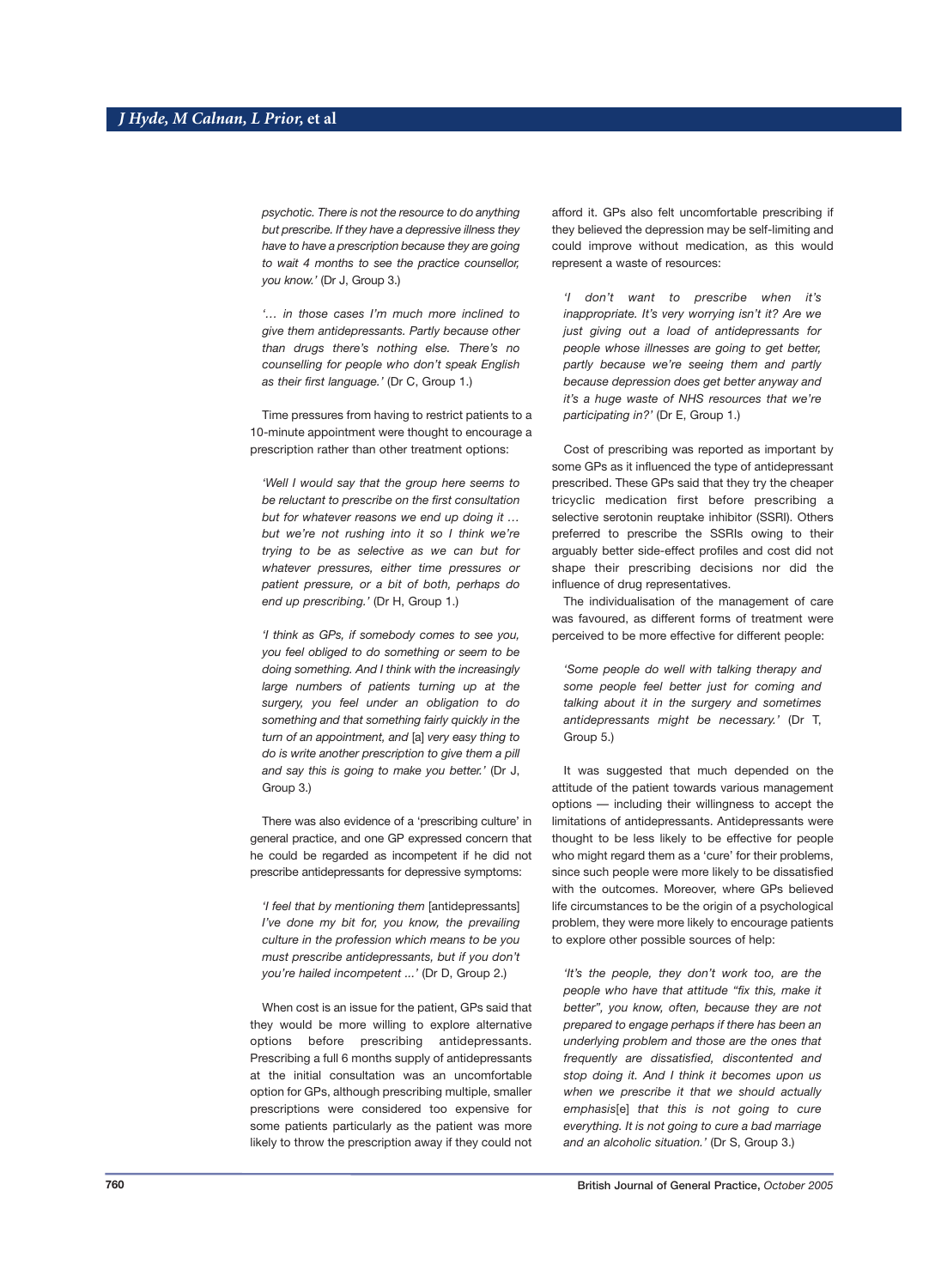*'She's* (vignette C) *got the most opportunities for social intervention … You can actually make some simple alterations with the existing, with health visitors, social services ...'* (Dr B, Group 1.)

GPs acknowledged the possible stigma surrounding a diagnosis of depression and treatment with antidepressants. The negative consequences of a prescription for antidepressants regarding insurance applications were noted in particular:

*'For a lot of people who haven't been on antidepressants it does still carry quite a stigma.'*  (Dr G, Group 1.)

*'It* [antidepressants] *will go on their insurance forms and it will be a label which will be attached to them forever more on every form they fill in and it is a big stigma and a big problem.'*  (Dr E, Group 2.)

# **DISCUSSION**

#### *Summary of main findings*

Our findings lend support to evidence from research in the UK and Europe in a number of ways.10,12,13,20 First, it confirms previous research that whatever treatment and management options GPs preferred to follow they were subject to constraints, such as the limited time available to talk with the patient and the lack of availability of psychological services. There was, however, little evidence that the emotional burden of managing the problems of depressed patients had a major influence on their treatment practices.<sup>13</sup> Second, the GPs in this study value antidepressant medication and support its use for major depression, but as other research has shown, they also expressed discomfort with prescribing for what could be self-limiting conditions of emotional distress brought on by social circumstances.<sup>10</sup> GPs acknowledged the difficulty in distinguishing between social misery and despair, and depression, although a prescription would be likely if symptoms persisted, irrespective of the nature of the problem. However, the evidence pointed to additional factors that shape GPs' prescribing behaviour, such as perceived patient attitudes toward depression and antidepressant medication. The decision to prescribe was also influenced by considerations of cost to providers and patients, the GPs' obligation to treat and a professional culture, which is perceived to encourage prescribing.

# *Strengths and limitations of the study*

The novel feature of this study was its specific focus on the neglected issue of the reasoning behind decisions to prescribe antidepressants. However, these themes raised by the GPs appear to reflect the general prescribing principles outlined by Taylor back in 1978.<sup>22</sup> which question whether a given drug is 'necessary, effective, safe and economic' to warrant prescription and identified general rules, although the GPs gave individual accounts of the consultation process. These rules provide the basis for GPs' decisions to: prescribe immediately, 'wait and see' if the symptoms resolve and to use other management options apart from, or in combination with, antidepressants. Furthermore, this study has shown that these decision rules are based on both clinical (for example, classic signs such as weight loss and sleep disturbance) and social (for example, males were generally being perceived as more seriously depressed) criteria.

The methodology (focus groups) used to explore the decision-making was also relatively novel but is associated with some limitations.<sup>21</sup> The first is whether individual face-to-face interviews may have enabled GPs to talk more specifically and freely about prescribing in the context of their own practice. We acknowledge that group norms could strongly influence opinions expressed and inhibit the expression of divergent opinions. However, as all the participants were recruited from different practices the potential for constraints created by 'group thinking' was limited and some variation in individual accounts was evident. The second possible limitation is self-selection, as it is likely that the group participants were more motivated and interested in mental health issues than their colleagues who did not volunteer to take part. Although more than half of the GPs did not have any formal psychiatric training and only one had a specialist qualification, the participants would all have access to peer-reviewed journals and were primarily women, who have more interest in mental health issues and are more likely to use counselling techniques than their male counterparts.<sup>23</sup> The GPs participating in this study were also different to the population of GPs working in and around the Bristol area in that they were predominantly from training practices. Thus, the evidence presented here may exaggerate 'watchful waiting' as it is more in line with educational policy on depression management. Self-selection does limit the transferability of results and perhaps a more cautious conclusion is required that there is a group of GPs who are reluctant to prescribe antidepressants, rather than GPs, as a group, are reluctant to prescribe.

# *Implications for clinical practice*

The evidence from this study provides little support